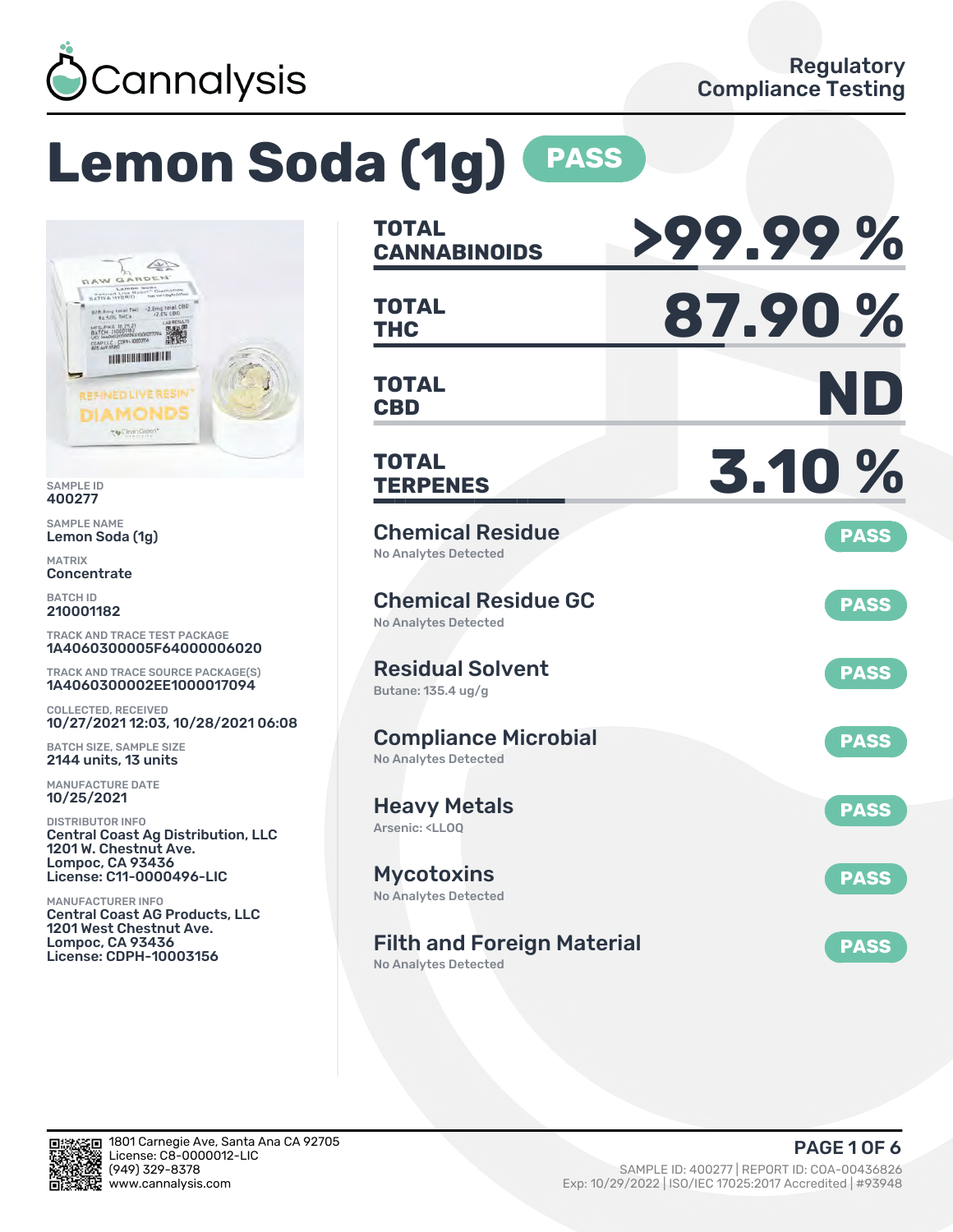

## CANNABINOID ANALYSIS

Total THC,CBD value(s) have been decarboxylated.

| TOTAL THC:          | 879.0 mg/g (87.90 %), 879 mg per package |
|---------------------|------------------------------------------|
| TOTAL CBD:          | ND.                                      |
| TOTAL CANNABINOIDS: | $>1000.0$ mg/g ( $>99.99$ %)             |

UNIT OF MEASUREMENT: Milligrams per Gram(mg/g)

| <b>ANALYTE</b>         | <b>RESULT</b>         | <b>LOD</b> | <b>LLOO</b> | <b>ANALYTE</b>   | <b>RESULT</b> | LOD    | <b>LLOQ</b> |
|------------------------|-----------------------|------------|-------------|------------------|---------------|--------|-------------|
| THCa                   | 999.0 mg/g (99.90 %)  | 0.5000     | 1.0000      | CBDa             | <b>ND</b>     | 0.5000 | 1.0000      |
| D9THC                  | 2.889 mg/g (0.2889 %) | 0.5000     | 1.0000      | CBD              | <b>ND</b>     | 0.5000 | 1.0000      |
| D8THC                  | ND                    | 0.5000     | 1.0000      | CBD <sub>v</sub> | <b>ND</b>     | 0.5000 | 1.0000      |
| <b>CBN</b>             | <b>ND</b>             | 0.5000     | 1.0000      | CBCa             | $<$ 1 mg/g    | 0.5000 | 1.0000      |
| THCva                  | 2.279 mg/g (0.2279 %) | 0.5000     | 1.0000      | <b>CBC</b>       | <b>ND</b>     | 0.5000 | 1.0000      |
| <b>THC<sub>v</sub></b> | <b>ND</b>             | 0.5000     | 1.0000      | CBGa             | <b>ND</b>     | 0.5000 | 1.0000      |
| <b>ExoTHC</b>          | <b>ND</b>             | 0.5000     | 1.0000      | <b>CBG</b>       | <b>ND</b>     | 0.5000 | 1.0000      |
| <b>CBL</b>             | <b>ND</b>             | 0.5000     | 1.0000      |                  |               |        |             |

#### ADDITIONAL INFORMATION

| Method:     | SOP-TECH-001 | Sample Prepped: 10/29/2021 10:32  | Sample Approved: 10/29/202113:08   |  |
|-------------|--------------|-----------------------------------|------------------------------------|--|
| Instrument: | UPLC-DAD     | Sample Analyzed: 10/29/2021 10:34 | Prep-Analytical Batch: 33686-27668 |  |



### TOTAL TERPENES: 31.04 mg/g (3.104 %)

| UNIT OF MEASUREMENT: | Milligrams per Gram(mg/g) |
|----------------------|---------------------------|
|----------------------|---------------------------|

| <b>ANALYTE</b>          | <b>RESULT</b>                                                                                                                             | LOD    | <b>LLOQ</b> | <b>ANALYTE</b>         | <b>RESULT</b>                                       | LOD    | <b>LLOQ</b> |
|-------------------------|-------------------------------------------------------------------------------------------------------------------------------------------|--------|-------------|------------------------|-----------------------------------------------------|--------|-------------|
| 3-Carene                | ND.                                                                                                                                       | 1.000  | 2.500       | Alpha bisabolol        | <lloq< td=""><td>0.1000</td><td>0.5000</td></lloq<> | 0.1000 | 0.5000      |
| Alpha cedrene           | ND.                                                                                                                                       | 1.000  | 2.500       | Alpha humulene         | <lloq< td=""><td>0.5000</td><td>1.000</td></lloq<>  | 0.5000 | 1.000       |
| Alpha pinene            | 1.956 mg/g (0.1956 %)                                                                                                                     | 0.1000 | 1.000       | Alpha terpinene        | <b>ND</b>                                           | 0.5000 | 1.000       |
| Alpha terpineol         | <lloq< td=""><td>0.3260</td><td>0.6520</td><td>Beta caryophyllene</td><td>2.142 mg/g (0.2142 %)</td><td>0.5000</td><td>1.000</td></lloq<> | 0.3260 | 0.6520      | Beta caryophyllene     | 2.142 mg/g (0.2142 %)                               | 0.5000 | 1.000       |
| Beta myrcene            | 12.46 mg/g (1.246 %)                                                                                                                      | 0.5000 | 1.000       | Beta pinene            | <lloq< td=""><td>0.6070</td><td>1.214</td></lloq<>  | 0.6070 | 1.214       |
| Borneol                 | ND.                                                                                                                                       | 1.000  | 2.500       | Camphene               | <b>ND</b>                                           | 0.5000 | 1.000       |
| Camphor                 | ND.                                                                                                                                       | 0.1000 | 0.5000      | Caryophyllene oxide ND |                                                     | 0.5000 | 2.500       |
| Cedrol                  | ND.                                                                                                                                       | 0.5000 | 1.000       | Cis geraniol           | <b>ND</b>                                           | 1.000  | 2.500       |
| Cis nerolidol           | <b>ND</b>                                                                                                                                 | 2.500  | 5.000       | Eucalyptol             | <b>ND</b>                                           | 0.1000 | 0.5000      |
| Fenchol                 | <lloq< td=""><td>0.5000</td><td>1.000</td><td>Fenchone</td><td><lloq< td=""><td>0.1000</td><td>0.5000</td></lloq<></td></lloq<>           | 0.5000 | 1.000       | Fenchone               | <lloq< td=""><td>0.1000</td><td>0.5000</td></lloq<> | 0.1000 | 0.5000      |
| Gamma terpinene         | ND.                                                                                                                                       | 0.1000 | 0.5000      | Gamma terpineol        | <b>ND</b>                                           | 0.2090 | 0.5230      |
| Geranyl acetate         | <b>ND</b>                                                                                                                                 | 0.1000 | 0.5000      | Guaiol                 | <b>ND</b>                                           | 2.500  | 5.000       |
| Isoborneol              | <b>ND</b>                                                                                                                                 | 0.5000 | 1.000       | Isopulegol             | <b>ND</b>                                           | 2.500  | 5.000       |
| Limonene                | 6.812 mg/g (0.6812 %)                                                                                                                     | 0.5000 | 2.500       | Linalool               | <lloq< td=""><td>0.5000</td><td>1.000</td></lloq<>  | 0.5000 | 1.000       |
| Menthol                 | <b>ND</b>                                                                                                                                 | 1.000  | 2.500       | Ocimene 1              | <b>ND</b>                                           | 0.1550 | 0.3100      |
| Ocimene 2               | <lloq< td=""><td>0.3450</td><td>1.725</td><td>P-cymene</td><td><b>ND</b></td><td>0.5230</td><td>1.045</td></lloq<>                        | 0.3450 | 1.725       | P-cymene               | <b>ND</b>                                           | 0.5230 | 1.045       |
| P-mentha-1.5-diene ND   |                                                                                                                                           | 0.5000 | 1.000       | Pulegone               | <b>ND</b>                                           | 0.1000 | 0.5000      |
| Sabinene                | <b>ND</b>                                                                                                                                 | 0.5000 | 1.000       | Terpinolene            | 7.669 mg/g (0.7669 %)                               | 0.1000 | 0.5000      |
| Trans beta farnesene ND |                                                                                                                                           | 2.500  | 5.000       | Trans geraniol         | <b>ND</b>                                           | 0.5000 | 2.500       |
| Trans nerolidol         | <b>ND</b>                                                                                                                                 | 0.5000 | 2.500       | Valencene              | <b>ND</b>                                           | 0.5000 | 1.000       |
|                         |                                                                                                                                           |        |             |                        |                                                     |        |             |

| ANALYTE                 | <b>RESULT</b>                                                                                                                             | <b>LOD</b> | <b>LLOQ</b> | <b>ANALYTE</b>         | <b>RESULT</b>                                       | <b>LOD</b> | <b>LLOQ</b> |
|-------------------------|-------------------------------------------------------------------------------------------------------------------------------------------|------------|-------------|------------------------|-----------------------------------------------------|------------|-------------|
| 3-Carene                | <b>ND</b>                                                                                                                                 | 1.000      | 2.500       | Alpha bisabolol        | <lloq< td=""><td>0.1000</td><td>0.5000</td></lloq<> | 0.1000     | 0.5000      |
| Alpha cedrene           | <b>ND</b>                                                                                                                                 | 1.000      | 2.500       | Alpha humulene         | <lloq< td=""><td>0.5000</td><td>1.000</td></lloq<>  | 0.5000     | 1.000       |
| Alpha pinene            | 1.956 mg/g (0.1956 %)                                                                                                                     | 0.1000     | 1.000       | Alpha terpinene        | <b>ND</b>                                           | 0.5000     | 1.000       |
| Alpha terpineol         | <lloq< td=""><td>0.3260</td><td>0.6520</td><td>Beta caryophyllene</td><td>2.142 mg/g (0.2142 %)</td><td>0.5000</td><td>1.000</td></lloq<> | 0.3260     | 0.6520      | Beta caryophyllene     | 2.142 mg/g (0.2142 %)                               | 0.5000     | 1.000       |
| Beta myrcene            | 12.46 mg/g (1.246 %)                                                                                                                      | 0.5000     | 1.000       | Beta pinene            | <lloq< td=""><td>0.6070</td><td>1.214</td></lloq<>  | 0.6070     | 1.214       |
| Borneol                 | <b>ND</b>                                                                                                                                 | 1.000      | 2.500       | Camphene               | <b>ND</b>                                           | 0.5000     | 1.000       |
| Camphor                 | <b>ND</b>                                                                                                                                 | 0.1000     | 0.5000      | Caryophyllene oxide ND |                                                     | 0.5000     | 2.500       |
| Cedrol                  | <b>ND</b>                                                                                                                                 | 0.5000     | 1.000       | Cis geraniol           | ND.                                                 | 1.000      | 2.500       |
| Cis nerolidol           | <b>ND</b>                                                                                                                                 | 2.500      | 5.000       | Eucalyptol             | <b>ND</b>                                           | 0.1000     | 0.5000      |
| Fenchol                 | <lloq< td=""><td>0.5000</td><td>1.000</td><td>Fenchone</td><td><lloq< td=""><td>0.1000</td><td>0.5000</td></lloq<></td></lloq<>           | 0.5000     | 1.000       | Fenchone               | <lloq< td=""><td>0.1000</td><td>0.5000</td></lloq<> | 0.1000     | 0.5000      |
| Gamma terpinene         | ND.                                                                                                                                       | 0.1000     | 0.5000      | Gamma terpineol        | <b>ND</b>                                           | 0.2090     | 0.5230      |
| Geranyl acetate         | <b>ND</b>                                                                                                                                 | 0.1000     | 0.5000      | Guaiol                 | <b>ND</b>                                           | 2.500      | 5.000       |
| Isoborneol              | <b>ND</b>                                                                                                                                 | 0.5000     | 1.000       | Isopulegol             | <b>ND</b>                                           | 2.500      | 5.000       |
| Limonene                | 6.812 mg/g $(0.6812%)$                                                                                                                    | 0.5000     | 2.500       | Linalool               | <lloq< td=""><td>0.5000</td><td>1.000</td></lloq<>  | 0.5000     | 1.000       |
| Menthol                 | <b>ND</b>                                                                                                                                 | 1.000      | 2.500       | Ocimene 1              | <b>ND</b>                                           | 0.1550     | 0.3100      |
| Ocimene 2               | <lloq< td=""><td>0.3450</td><td>1.725</td><td>P-cymene</td><td><b>ND</b></td><td>0.5230</td><td>1.045</td></lloq<>                        | 0.3450     | 1.725       | P-cymene               | <b>ND</b>                                           | 0.5230     | 1.045       |
| P-mentha-1,5-diene ND   |                                                                                                                                           | 0.5000     | 1.000       | Pulegone               | <b>ND</b>                                           | 0.1000     | 0.5000      |
| Sabinene                | <b>ND</b>                                                                                                                                 | 0.5000     | 1.000       | Terpinolene            | 7.669 mg/g (0.7669 %)                               | 0.1000     | 0.5000      |
| Trans beta farnesene ND |                                                                                                                                           | 2.500      | 5.000       | Trans geraniol         | <b>ND</b>                                           | 0.5000     | 2.500       |
| Trans nerolidol         | <b>ND</b>                                                                                                                                 | 0.5000     | 2.500       | Valencene              | <b>ND</b>                                           | 0.5000     | 1.000       |



1801 Carnegie Ave, Santa Ana CA 92705 License: C8-0000012-LIC<br>(949) 329-8378

PAGE 2 OF 6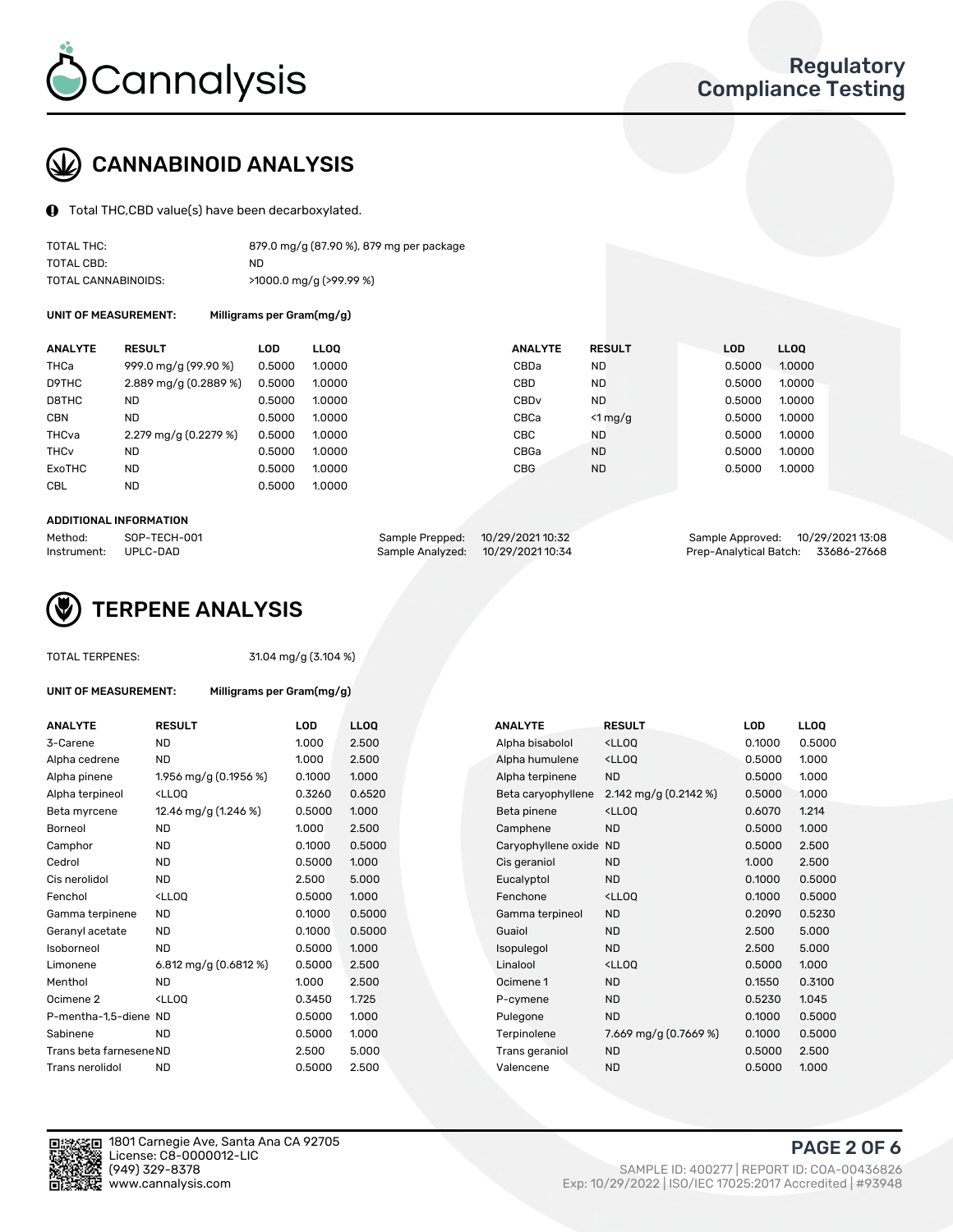

### Regulatory Compliance Testing

#### ADDITIONAL INFORMATION

Method: SOP-TECH-027 Sample Prepped: 10/28/2021 12:53 Sample Approved: 10/29/2021 14:41 Prep-Analytical Batch: 33670-27655



CHEMICAL RESIDUE ANALYSIS PASS

UNIT OF MEASUREMENT: Micrograms per Gram(ug/g)

| <b>ANALYTE</b>    | <b>RESULT</b> | LOD    | LL <sub>OO</sub> | <b>ACTION LEVEL</b> |      | <b>ANALYTE</b>      | <b>RESULT</b> | <b>LOD</b> | LL <sub>OO</sub> | <b>ACTION LEVEL</b> |      |
|-------------------|---------------|--------|------------------|---------------------|------|---------------------|---------------|------------|------------------|---------------------|------|
| Abamectin         | <b>ND</b>     | 0.0200 | 0.0400           | 0.1000              | Pass | Acephate            | <b>ND</b>     | 0.0200     | 0.0400           | 0.1000              | Pass |
| Acequinocyl       | <b>ND</b>     | 0.0200 | 0.0400           | 0.1000              | Pass | Acetamiprid         | <b>ND</b>     | 0.0200     | 0.0400           | 0.1000              | Pass |
| Aldicarb          | <b>ND</b>     | 0.0200 | 0.0400           | 0.0                 | Pass | Azoxystrobin        | <b>ND</b>     | 0.0200     | 0.0400           | 0.1000              | Pass |
| Bifenazate        | <b>ND</b>     | 0.0200 | 0.0400           | 0.1000              | Pass | <b>Bifenthrin</b>   | <b>ND</b>     | 0.0200     | 0.0400           | 3.000               | Pass |
| <b>Boscalid</b>   | <b>ND</b>     | 0.0200 | 0.0400           | 0.1000              | Pass | Carbaryl            | <b>ND</b>     | 0.0200     | 0.0400           | 0.5000              | Pass |
| Carbofuran        | <b>ND</b>     | 0.0200 | 0.0400           | 0.0                 | Pass | Chlorantraniliprole | <b>ND</b>     | 0.0200     | 0.0400           | 10.00               | Pass |
| Clofentezine      | <b>ND</b>     | 0.0200 | 0.0400           | 0.1000              | Pass | Coumaphos           | <b>ND</b>     | 0.0200     | 0.0400           | 0.0                 | Pass |
| Cyfluthrin        | <b>ND</b>     | 0.4000 | 1.000            | 2.000               | Pass | Cypermethrin        | <b>ND</b>     | 0.4000     | 1.000            | 1.000               | Pass |
| Daminozide        | <b>ND</b>     | 0.0200 | 0.0400           | 0.0                 | Pass | Diazinon            | <b>ND</b>     | 0.0200     | 0.0400           | 0.1000              | Pass |
| <b>Dichlorvos</b> | <b>ND</b>     | 0.0200 | 0.0400           | 0.0                 | Pass | Dimethoate          | <b>ND</b>     | 0.0200     | 0.0400           | 0.0                 | Pass |
| Dimethomorph      | <b>ND</b>     | 0.0200 | 0.0400           | 2.000               | Pass | Ethoprophos         | <b>ND</b>     | 0.0200     | 0.0400           | 0.0                 | Pass |
| Etofenprox        | <b>ND</b>     | 0.0200 | 0.0400           | 0.0                 | Pass | Etoxazole           | <b>ND</b>     | 0.0200     | 0.0400           | 0.1000              | Pass |
| Fenhexamid        | <b>ND</b>     | 0.0200 | 0.0400           | 0.1000              | Pass | Fenoxycarb          | <b>ND</b>     | 0.0200     | 0.0400           | 0.0                 | Pass |
| Fenpyroximate     | <b>ND</b>     | 0.0200 | 0.0400           | 0.1000              | Pass | Fipronil            | <b>ND</b>     | 0.0400     | 0.1000           | 0.0                 | Pass |
| Flonicamid        | <b>ND</b>     | 0.0200 | 0.0400           | 0.1000              | Pass | Fludioxonil         | <b>ND</b>     | 0.0200     | 0.0400           | 0.1000              | Pass |
| Hexythiazox       | <b>ND</b>     | 0.0200 | 0.0400           | 0.1000              | Pass | Imazalil            | <b>ND</b>     | 0.0200     | 0.0400           | 0.0                 | Pass |
| Imidacloprid      | <b>ND</b>     | 0.0200 | 0.0400           | 5.000               | Pass | Kresoxim methyl     | <b>ND</b>     | 0.0200     | 0.0400           | 0.1000              | Pass |
| Malathion         | <b>ND</b>     | 0.0200 | 0.0400           | 0.5000              | Pass | Metalaxyl           | <b>ND</b>     | 0.0200     | 0.0400           | 2.000               | Pass |
| Methiocarb        | <b>ND</b>     | 0.0200 | 0.0400           | 0.0                 | Pass | Methomyl            | <b>ND</b>     | 0.0200     | 0.0400           | 1.000               | Pass |
| Mevinphos         | <b>ND</b>     | 0.0200 | 0.0400           | 0.0                 | Pass | Myclobutanil        | <b>ND</b>     | 0.0200     | 0.0400           | 0.1000              | Pass |
| Naled             | <b>ND</b>     | 0.0200 | 0.0400           | 0.1000              | Pass | Oxamyl              | <b>ND</b>     | 0.0200     | 0.0400           | 0.5000              | Pass |
| Paclobutrazol     | <b>ND</b>     | 0.0200 | 0.0400           | 0.0                 | Pass | Permethrins         | <b>ND</b>     | 0.0400     | 0.1000           | 0.5000              | Pass |
| Phosmet           | <b>ND</b>     | 0.0200 | 0.0400           | 0.1000              | Pass | Piperonyl butoxide  | <b>ND</b>     | 0.0200     | 0.0400           | 3.000               | Pass |
| Prallethrin       | <b>ND</b>     | 0.0200 | 0.0400           | 0.1000              | Pass | Propiconazole       | <b>ND</b>     | 0.0200     | 0.0400           | 0.1000              | Pass |
| Propoxur          | <b>ND</b>     | 0.0200 | 0.0400           | 0.0                 | Pass | Pyrethrins          | <b>ND</b>     | 0.0200     | 0.0400           | 0.5000              | Pass |
| Pyridaben         | <b>ND</b>     | 0.0200 | 0.0400           | 0.1000              | Pass | Spinetoram          | <b>ND</b>     | 0.0200     | 0.0400           | 0.1000              | Pass |
| Spinosad          | <b>ND</b>     | 0.0300 | 0.0700           | 0.1000              | Pass | Spiromesifen        | <b>ND</b>     | 0.0200     | 0.0400           | 0.1000              | Pass |
| Spirotetramat     | <b>ND</b>     | 0.0200 | 0.0400           | 0.1000              | Pass | Spiroxamine         | <b>ND</b>     | 0.0200     | 0.0400           | 0.0                 | Pass |
| Tebuconazole      | <b>ND</b>     | 0.0200 | 0.0400           | 0.1000              | Pass | Thiacloprid         | <b>ND</b>     | 0.0200     | 0.0400           | 0.0                 | Pass |
| Thiamethoxam      | <b>ND</b>     | 0.0200 | 0.0400           | 5.000               | Pass | Trifloxystrobin     | <b>ND</b>     | 0.0200     | 0.0400           | 0.1000              | Pass |

### ADDITIONAL INFORMATION

Method: SOP-TECH-002 Sample Prepped: 10/28/202114:42<br>Instrument: LC-MS/MS Sample Analyzed: 10/28/202114:42 Sample Analyzed: 10/28/202114:42 Prep-Analytical Batch: 33678-27661 Prep-Analytical Batch: 33678-27661

PAGE 3 OF 6

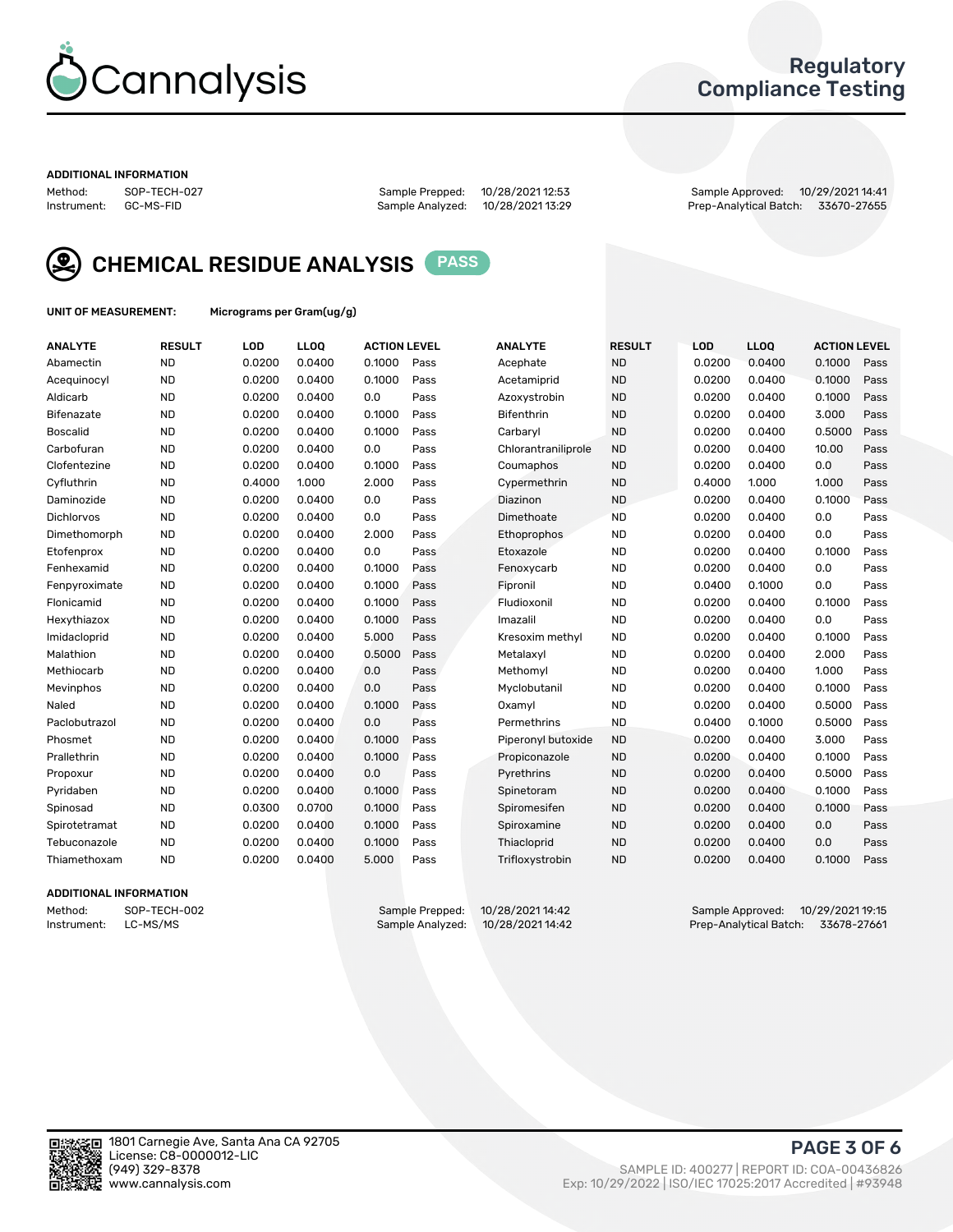

### CHEMICAL RESIDUE GC ANALYSIS PASS

| UNIT OF MEASUREMENT: | Microgra |
|----------------------|----------|
|                      |          |

ams per Gram(ug/g)

| <b>ANALYTE</b>                                               | <b>RESULT</b> | LOD    | <b>LLOO</b> | <b>ACTION LEVEL</b> |                                     | <b>ANALYTE</b>                       | <b>RESULT</b> | LOD              | <b>LLOO</b>            | <b>ACTION LEVEL</b>             |      |
|--------------------------------------------------------------|---------------|--------|-------------|---------------------|-------------------------------------|--------------------------------------|---------------|------------------|------------------------|---------------------------------|------|
| Captan                                                       | <b>ND</b>     | 0.1000 | 0.2000      | 0.7000              | Pass                                | Chlordane                            | <b>ND</b>     | 0.0109           | 0.0136                 | 0.0                             | Pass |
| Methyl parathion                                             | <b>ND</b>     | 0.0400 | 0.1000      | 0.0                 | Pass                                | <b>PCNB</b>                          | <b>ND</b>     | 0.0200           | 0.0400                 | 0.1000                          | Pass |
| Chlorfenapyr                                                 | <b>ND</b>     | 0.0800 | 0.1000      | 0.0                 | Pass                                | Chlorpyrifos                         | <b>ND</b>     | 0.0800           | 0.1000                 | 0.0                             | Pass |
| ADDITIONAL INFORMATION<br>Method:<br>GC-MS/MS<br>Instrument: | SOP-TECH-010  |        |             |                     | Sample Prepped:<br>Sample Analyzed: | 10/28/2021 14:42<br>10/28/2021 14:43 |               | Sample Approved: | Prep-Analytical Batch: | 10/29/2021 14:38<br>33679-27662 |      |

### RESIDUAL SOLVENT ANALYSIS PASS

UNIT OF MEASUREMENT: Micrograms per Gram(ug/g)

| <b>ANALYTE</b>       | <b>RESULT</b> | <b>LOD</b> | <b>LLOO</b> | <b>ACTION LEVEL</b> |      | <b>ANALYTE</b>           | <b>RESULT</b>        | LOD    | <b>LLOO</b> | <b>ACTION LEVEL</b> |      |
|----------------------|---------------|------------|-------------|---------------------|------|--------------------------|----------------------|--------|-------------|---------------------|------|
| Acetone              | <b>ND</b>     | 50.00      | 100.0       | 5000                | Pass | Acetonitrile             | <b>ND</b>            | 50.00  | 100.0       | 410.0               | Pass |
| Benzene              | <b>ND</b>     | 0.5000     | 1.000       | 1.000               | Pass | <b>Butane</b>            | $135.4 \text{ uq/q}$ | 50.00  | 100.0       | 5000                | Pass |
| Chloroform           | <b>ND</b>     | 0.5000     | 1.000       | 1.000               | Pass | Ethanol                  | <b>ND</b>            | 50.00  | 100.0       | 5000                | Pass |
| <b>Ethyl Acetate</b> | <b>ND</b>     | 50.00      | 100.0       | 5000                | Pass | <b>Ethyl Ether</b>       | <b>ND</b>            | 50.00  | 100.0       | 5000                | Pass |
| Ethylene oxide       | <b>ND</b>     | 0.5000     | 1.000       | 1.000               | Pass | Heptane                  | <b>ND</b>            | 50.00  | 100.0       | 5000                | Pass |
| Hexane               | <b>ND</b>     | 50.00      | 100.0       | 290.0               | Pass | <b>Isopropyl Alcohol</b> | <b>ND</b>            | 50.00  | 100.0       | 5000                | Pass |
| Methanol             | <b>ND</b>     | 50.00      | 100.0       | 3000                | Pass | Methylene chloride       | <b>ND</b>            | 0.5000 | 1.000       | 1.000               | Pass |
| Pentane              | <b>ND</b>     | 50.00      | 100.0       | 5000                | Pass | Propane                  | <b>ND</b>            | 50.00  | 200.0       | 5000                | Pass |
| Toluene              | <b>ND</b>     | 50.00      | 100.0       | 890.0               | Pass | Xvlenes                  | <b>ND</b>            | 50.08  | 100.0       | 2170                | Pass |
| Trichloroethylene    | <b>ND</b>     | 0.5000     | 1.000       | 1.000               | Pass | 1.2-Dichloroethane       | <b>ND</b>            | 0.5000 | 1.000       | 1.000               | Pass |

#### ADDITIONAL INFORMATION

|         | ADDITIONAL INFORMATION   |                                  |                                    |  |
|---------|--------------------------|----------------------------------|------------------------------------|--|
| Method: | SOP-TECH-021             | Sample Prepped: 10/28/2021 12:52 | Sample Approved: 10/29/202113:19   |  |
|         | Instrument: HS-GC-MS/FID | Sample Analyzed: 10/28/202113:02 | Prep-Analytical Batch: 33671-27652 |  |



UNIT OF MEASUREMENT: Cycle Threshold (Ct)

| <b>ANALYTE</b>         | <b>RESULT</b>              | LOD   | <b>LLOO</b> | <b>ACTION LEVEL</b> |                  | <b>ANALYTE</b>   | <b>RESULT</b> | LOD                                  | <b>LLOO</b> |     | <b>ACTION LEVEL</b> |
|------------------------|----------------------------|-------|-------------|---------------------|------------------|------------------|---------------|--------------------------------------|-------------|-----|---------------------|
| A.fumigatus            | ND                         | 33.00 | 0.0         | 0.0                 | Pass             | A. flavus        | <b>ND</b>     | 33.00                                | 0.0         | 0.0 | Pass                |
| A. niger               | <b>ND</b>                  | 33.00 | 0.0         | 0.0                 | Pass             | A. terreus       | <b>ND</b>     | 33.00                                | 0.0         | 0.0 | Pass                |
| <b>STEC</b>            | <b>ND</b>                  | 33.00 | 0.0         | 0.0                 | Pass             | Salmonella spp   | <b>ND</b>     | 33.00                                | 0.0         | 0.0 | Pass                |
|                        |                            |       |             |                     |                  |                  |               |                                      |             |     |                     |
| ADDITIONAL INFORMATION |                            |       |             |                     |                  |                  |               |                                      |             |     |                     |
| Method:                | SOP-TECH-016, SOP-TECH-022 |       |             |                     | Sample Prepped:  | 10/28/2021 17:06 |               | 10/29/2021 19:40<br>Sample Approved: |             |     |                     |
| Instrument:            | aPCR                       |       |             |                     | Sample Analyzed: | 10/29/2021 09:27 |               | Prep-Analytical Batch:               |             |     | 33682-27666         |

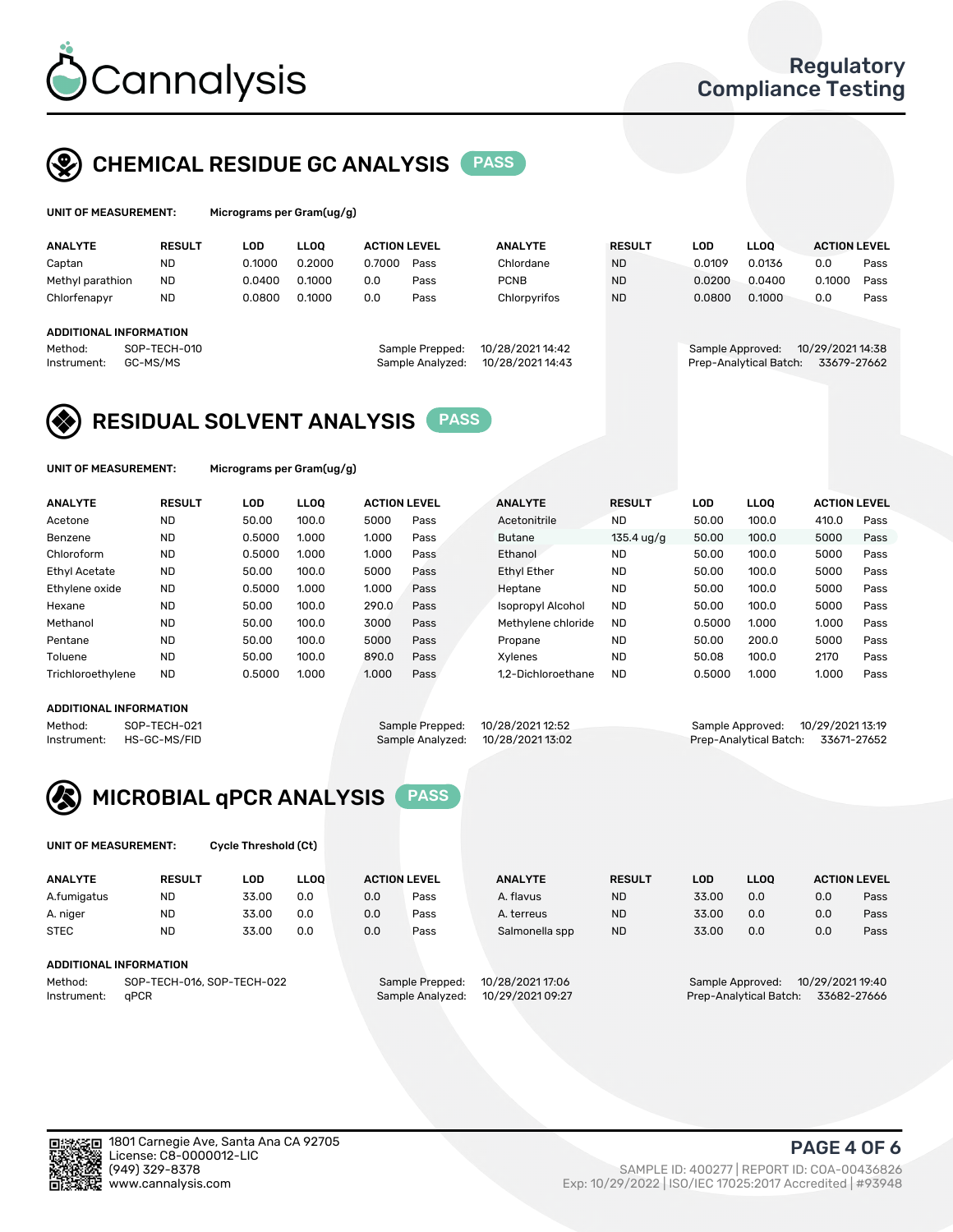

# **HEAVY METALS ANALYSIS** PASS

| UNIT OF MEASUREMENT:   |                                                                                                                                                                              | Micrograms per Gram(ug/g) |             |                     |                                     |                                      |               |                  |                        |                                 |      |
|------------------------|------------------------------------------------------------------------------------------------------------------------------------------------------------------------------|---------------------------|-------------|---------------------|-------------------------------------|--------------------------------------|---------------|------------------|------------------------|---------------------------------|------|
| <b>ANALYTE</b>         | <b>RESULT</b>                                                                                                                                                                | <b>LOD</b>                | <b>LLOO</b> | <b>ACTION LEVEL</b> |                                     | <b>ANALYTE</b>                       | <b>RESULT</b> | LOD              | LLOO <sup>1</sup>      | <b>ACTION LEVEL</b>             |      |
| Arsenic                | <lloo< td=""><td>0.0120</td><td>0.1000</td><td>0.2000 Pass</td><td></td><td>Cadmium</td><td><b>ND</b></td><td>0.0072</td><td>0.0500</td><td>0.2000</td><td>Pass</td></lloo<> | 0.0120                    | 0.1000      | 0.2000 Pass         |                                     | Cadmium                              | <b>ND</b>     | 0.0072           | 0.0500                 | 0.2000                          | Pass |
| Lead                   | <b>ND</b>                                                                                                                                                                    | 0.0068                    | 0.0500      | 0.5000              | Pass                                | Mercury                              | <b>ND</b>     | 0.0060           | 0.0500                 | 0.1000                          | Pass |
|                        | <b>ADDITIONAL INFORMATION</b>                                                                                                                                                |                           |             |                     |                                     |                                      |               |                  |                        |                                 |      |
| Method:<br>Instrument: | SOP-TECH-013<br>ICP-MS                                                                                                                                                       |                           |             |                     | Sample Prepped:<br>Sample Analyzed: | 10/28/2021 14:56<br>10/28/2021 14:56 |               | Sample Approved: | Prep-Analytical Batch: | 10/29/2021 08:48<br>33676-27663 |      |

Prep-Analytical Batch: 33676-27663



MYCOTOXINS ANALYSIS PASS

Micrograms per Kilogram(ug/kg)

| <b>ANALYTE</b>          | <b>RESULT</b> | LOD   | <b>LLOO</b> | <b>ACTION LEVEL</b> |      | <b>ANALYTE</b> | <b>RESULT</b> | LOD   | <b>LLOO</b> | <b>ACTION LEVEL</b> |      |
|-------------------------|---------------|-------|-------------|---------------------|------|----------------|---------------|-------|-------------|---------------------|------|
| Aflatoxin B1            | <b>ND</b>     | 1.000 | 2.000       |                     | N/A  | Aflatoxin B2   | <b>ND</b>     | 2.000 | 5.000       |                     | N/A  |
| Aflatoxin G1            | <b>ND</b>     | 2.000 | 5.000       |                     | N/A  | Aflatoxin G2   | <b>ND</b>     | 2.000 | 5.000       |                     | N/A  |
| <b>Total Aflatoxins</b> | <b>ND</b>     | 10.00 | 14.00       | 20.00               | Pass | Ochratoxin A   | <b>ND</b>     | 1.000 | 2.000       | 20.00               | Pass |
|                         |               |       |             |                     |      |                |               |       |             |                     |      |

### ADDITIONAL INFORMATION

Method: SOP-TECH-020 Sample Prepped: 10/28/2021 13:58 Sample Approved: 10/29/2021 13:14 Instrument: LC-MS/MS Sample Analyzed: 10/28/2021 14:05 Prep-Analytical Batch: 33674-27659

# FILTH & FOREIGN MATERIAL ANALYSIS PASS

UNIT OF MEASUREMENT: Filth and Foreign Matter (%, #/3g)

| <b>ANALYTE</b>                                              | <b>RESULT</b> | LOD | <b>LLOO</b> | <b>ACTION LEVEL</b> |                                     | <b>ANALYTE</b>                       | <b>RESULT</b> | LOD | <b>LLOO</b>                                | <b>ACTION LEVEL</b>             |      |
|-------------------------------------------------------------|---------------|-----|-------------|---------------------|-------------------------------------|--------------------------------------|---------------|-----|--------------------------------------------|---------------------------------|------|
| IF RH ME                                                    | <b>ND</b>     | 0.0 | 0.0         | 1.000               | Pass                                | <b>IFM</b>                           | <b>ND</b>     | 0.0 | 0.0                                        | 25.00                           | Pass |
| Mold                                                        | <b>ND</b>     | 0.0 | 0.0         | 25.00               | Pass                                | <b>SSCD</b>                          | <b>ND</b>     | 0.0 | 0.0                                        | 25.00                           | Pass |
| ADDITIONAL INFORMATION                                      |               |     |             |                     |                                     |                                      |               |     |                                            |                                 |      |
| Method:<br>SOP-TECH-009<br>Instrument:<br>Visual Inspection |               |     |             |                     | Sample Prepped:<br>Sample Analyzed: | 10/28/2021 13:38<br>10/28/2021 13:40 |               |     | Sample Approved:<br>Prep-Analytical Batch: | 10/28/2021 13:43<br>33677-27657 |      |



PAGE 5 OF 6